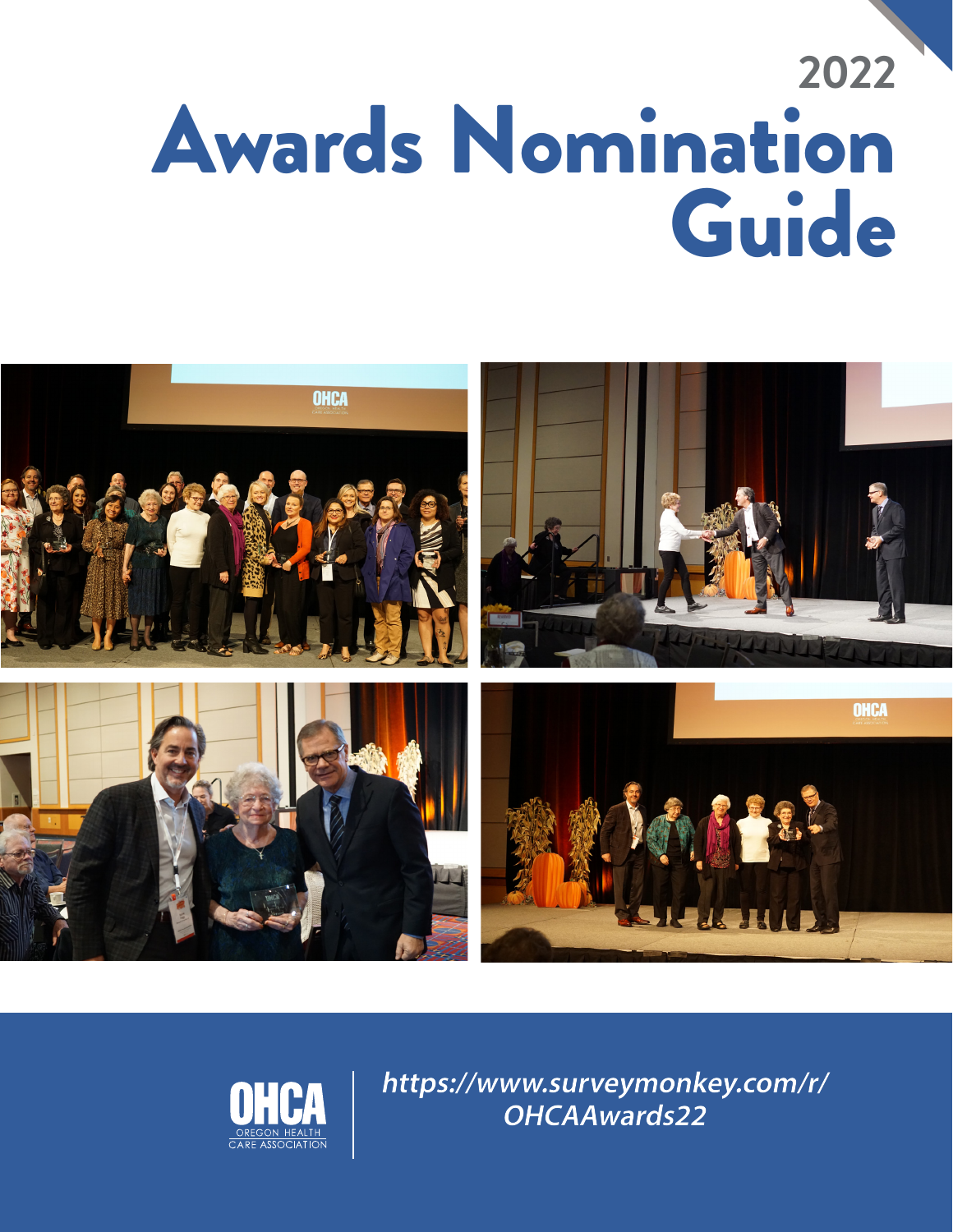# **ABOUT THE OHCA AWARDS PROGRAM**

The OHCA Annual Convention Awards Program honors long term care professionals, residents, volunteers, and business partners for outstanding service to Oregon's long term care and community-based care residents and clients.

#### **GENERAL NOMINATION GUIDELINES**

- Nominations will be accepted online only. All nomination forms received will be verified to ensure that all nominees are members in good standing within OHCA.
- Nominations received for individuals or groups who are not members of OHCA will not be considered.
- Recipients will be selected and notified no later than September 1, 2022 and notified by OHCA by phone.
- Those not selected will receive a certificate of appreciation from OHCA by mail.
- All materials, essays, and photos submitted become the property of OHCA and may be used in OHCA publications and websites. Submitted materials will not be returned.
- Previous recipients of these awards are not eligible to win and OHCA award within two (2) years.

# **ESSAY SUBMISSION GUIDELINES**

- Each nomination should be accompanied by an essay outlining how the nominee meets and demonstrates the criteria into their daily routine.
- Each essay should be no longer than 300 words in length. Please cite specific examples
- Multiple nominations for the same individual or group are allowed in separate nominations.
- In the essay, please refer to the person as "the nominee" and do not identify the nominee's name, community or location.

### **ELIGIBILITY CRITERIA**

All nominees must meet the following basic criteria

- Must have a minimum of two (2) years of experience in the profession and have worked at his/her/their current facility/company for at least six (6) months as of July 1, 2022.
- Must be employed by/resident of/volunteer at an OHCA member facility/agency/company in good standing.
- Exhibits exemplary leadership, communication, and teamwork skills that are inherent in providing high quality care.
- Shows respect for residents, co-workers, family members, and other volunteers at all times.
- Displays integrity, initiative and a high standard of ethical behavior.
- Demonstrates outstanding person-centered care, achieves a heightened quality of life for residents.
- Empowers residents to achieve individual autonomy, dignity, and quality of life in their daily living.
- Creates a positive working environment for staff.
- Exhibits an active role in the local community to enhance the lives of the residents and demonstrates the commitment to contributing to the overall welfare of the community.

#### **DISCLAIMER**

OHCA reserves the right not to give an award if fewer than five (5) nominations are submitted for a category. All activities demonstrated by nominees and used in submitted nominations must have been performed in compliance with applicable state and federal labor laws.

# **Nominations Due by August 7**

https://www.surveymonkey.com/r/OHCAAwards22